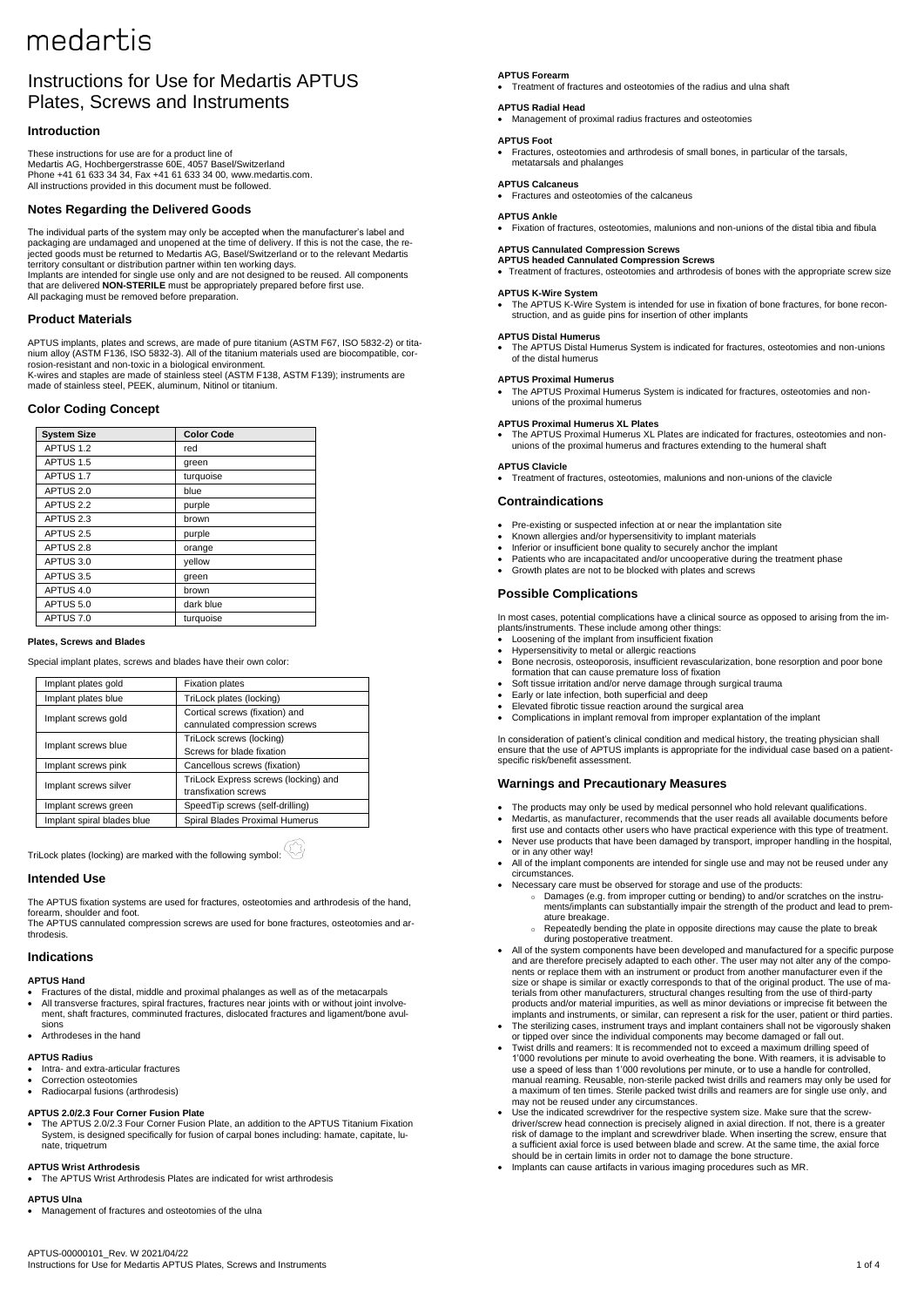# **Information on MR Marking**



Non-clinical tests under worst case conditions show that all Medartis implants are MR conditional.

### **Magnetically Induced Torque and Displacement According to ASTM F2213-06 and ASTM F2052-06e1**

Non-clinical tests in a 3T MRI system under worst case conditions have shown that no relevant torque and displacement of Medartis products were observed at a maximum spatial gradient of 12 T/m.

**Image Artifacts According to ASTM F2119-07**<br>Non-clinical tests in a 1.5T MRI system showed image artifacts extending up to 29 mm away from the implant during a gradient echo pulse sequence.

### **Radio-Frequency Induced Heating According to ASTM F2182-11a**

Electromagnetic and thermal simulations combined with non-clinical tests demonstrated maximum temperature rises of 13.1°C (1.5T) and 4.2°C (3T) after 15 minutes of continuous scanning (Normal Operating Mode, whole body absorption rate (SAR) of 2.1 W/kg).

Since the above results were obtained through non-clinical tests,the actual in vivo temperature increase will depend on a variety of factors beyond the SAR and the scan duration. Therefore, note the following:

- Do not scan patients with impaired thermo regulation, temperature or pain sensation. • Reduce the SAR as much as possible, as reducing the SAR strongly reduces the tempera-ture increase caused by RF heating.
- Use an external cooling/ventilation system to help reduce the body temperature

# **Multidirectional, Angular Stable TriLock Locking System**

### Correct locking (±15°) of the TriLock screws in the plate:

Visual inspection of the screw head projection provides an indicator of correct locking. Correct locking has occurred only when the screw head has locked flush with the plate surface (Fig. 1 and 3). However, if there is still a noticeable protrusion (Fig. 2 and 4), the screw head has not completely entered the plate and reached the locking position. In this case the screw has to be retightened to obtain full penetration and proper locking. In case of poor bone quality a slight ax-<br>ial pressure might be necessary to achieve proper locking. Due to the system characteristics, a<br>screw head protrusion of **more.**



## **Instructions for Selecting the Appropriate APTUS Products**

Medartis, as manufacturer, does not recommend a specific surgical procedure for a specific patient. The operating surgeon is solely responsible for choosing the appropriate implant for the specific case. The follow-up treatment as well as the decision of whether to retain or explant the

implant is the responsibility of the user. The treating physician should beforehand become thoroughly familiarized with the procedure, for example by:

- Carefully studying all the product documentation<br>• Carefully reviewing the current professional literal
- Carefully reviewing the current professional literature
- Consulting with colleagues experienced in this field and with the use of this system Practice in handling the system, practice of the surgical procedure and postoperative treatment

Generally, implants are designed to remain in the body temporarily and be removed after sufficient (osseous) healing has taken place. They are not designed for long term bone replace-ment. Where they are mechanically supporting the osteosynthesis, the regular operating period of the implants is expected to be between 30 days and 6 months.

Taking into account the individual fracture conditions and patient compliance, it is important for<br>the surgeon to ensure adequate postoperative relief of the osteosynthesis in terms of adaptation<br>or mobilization stability achieved with the implants must be treated with care until the bone has fully healed. Patients must strictly observe follow-up instructions given by their physicians to avoid detrimental strain on the implants. Early load bearing can increase the risk of loosening, migration or breakage of the implants.

In the case of complications, it might be necessary to remove the implants. For removal use the indicated screwdriver. Make sure that the screwdriver/screw head connection is precisely aligned in axial direction.

# **Additional Information**

Additional information on the products (e.g. the surgical technique, handling instructions for ster-ile plates, screws and instruments, care, cleaning, disinfection and sterilization of non-sterile

products) can be requested from your local Medartis Territory Consultant or distribution partner. In addition, all relevant information can be found on the internet at www.medartis.com

# **Single-Use Device**



The product is intended for one single application in a single patient. Application of an already used device may compromise the structural integrity of the device and/or lead to device failure, which may result in patient injury.

### **Sterile Packaged Products**

# **STERILE R**

The product has been subjected to a validated irradiation sterilization process and is supplied in sterile packaging. Prior to use, check the product expiration date and verify the integrity of the sterile packaging. Do not use any product where the sterile packaging has been opened or damaged and do not remove them from the packaging until immediately before use. Once the sterile packaging has been opened, the product cannot be resterilized. Sterility of the device<br>must be ensured at all times. The device is for single-use only and may not be reused under<br>any circumstances. Reuse or reproce the structural integrity of the device and/or lead to device failure, which may result in patient injury.

### Sterile packaged twist drills and reamers:

Single-use, sterile packaged cutting tools such as twist drills and reamers are intended for sin-gle-use and must not be reused. Reuse or reprocessing (e.g. cleaning and resterilization) may compromise the structural integrity of the device and/or lead to device failure, which may result in patient injury. All single-use cutting tools have to be discarded after the operation following the local requirements.

### **Non-Sterile Products**



### **Instructions Regarding Cleaning, Disinfection and Sterilization of Non-Sterile Products**

ants, instruments and containers in the APTUS systems that are delivered **NON-STERILE** must be cleaned, disinfected and sterilized before each use. This also applies to the first use after delivery (after removal of the protective transport packaging). Thorough cleaning and disinfection are essential for effective sterilization.

All implant components are intended for one single application in a single patient. Implants that were used in a patient and removed, have to be discarded following the local requirements. Application of an already used device may compromise the structural integrity of the implants and/or lead to device failure which may result in patient injury. Furthermore, application of an implant that has already been used may create a risk of contamination e.g. due to the transmis-sion of infectious material from one patient to another. This could result in injury of the patient or user.

Implants that have not come into direct contact with a patient may be reprocessed. Implants that have come into direct contact with blood or other bodily fluids or show visual contamination must be cleaned and disinfected separately before they can be placed back into the implant tray.

It is your responsibility to ensure that the implants and instruments are completely sterile when used, to use device- and product-specific procedures for cleaning/disinfection and sterilization that are sufficiently validated, to regularly service and inspect the employed devices (disinfector, sterilizer), and to ensure that the validated and/or manufacturer's recommended parameters are maintained for each cycle.

The statutory regulations applicable in your country and the hospital's hygiene requirements must also be observed. This applies in particular to the various instructions for effectively deactivating prions.

### **Basic Instructions**

If possible, use an automated procedure (disinfector) for cleaning and disinfecting. Do not use a manual procedure even with an ultrasonic bath due to the significantly reduced efficiency and manus.<br>notential damage Pretreatment is required in both cases.

### **Choosing Detergents, Disinfectants and Equipment**

Observe the following aspects when choosing detergents, disinfectants and equipment for all steps:

- They must be suitable for their intended use (e.g. cleaning, disinfection or ultrasonic cleaning).
- The detergents and disinfectants must be aldehyde-free (otherwise blood residues may dry and attach firmly to surfaces).
- The disinfectant used must have a proven effectiveness (such as approval by VAH/DGHM or a CE marking).
- The detergents and disinfectants must be suitable and compatible for use with the products. • The manufacturers' instructions, such as those regarding concentration, exposure time and temperature, must be followed.

For **cleaning materials and accessories**, both for precleaning and manual cleaning, observe the following:

- Use only clean, lint-free cloths (e.g. Peform classic from Schülke & Mayr) and/or soft brushes (e.g. Justman Brush from VWR International). Never use metal brushes or steel wool.
- When necessary, use materials and accessories such as cleaning stylets, syringes, cannulas and bottle brushes for cannulated products or products with a lumen.

For **drying accessories**, Medartis recommends lint-free disposable wipes (e.g. Perform classic from Schülke & Mayr) or medical compressed air.

For **water quality**, Medartis recommends that demineralized and purified water (e.g. Aqua purificata) is used for cleaning, disinfection and subsequent rinsing steps.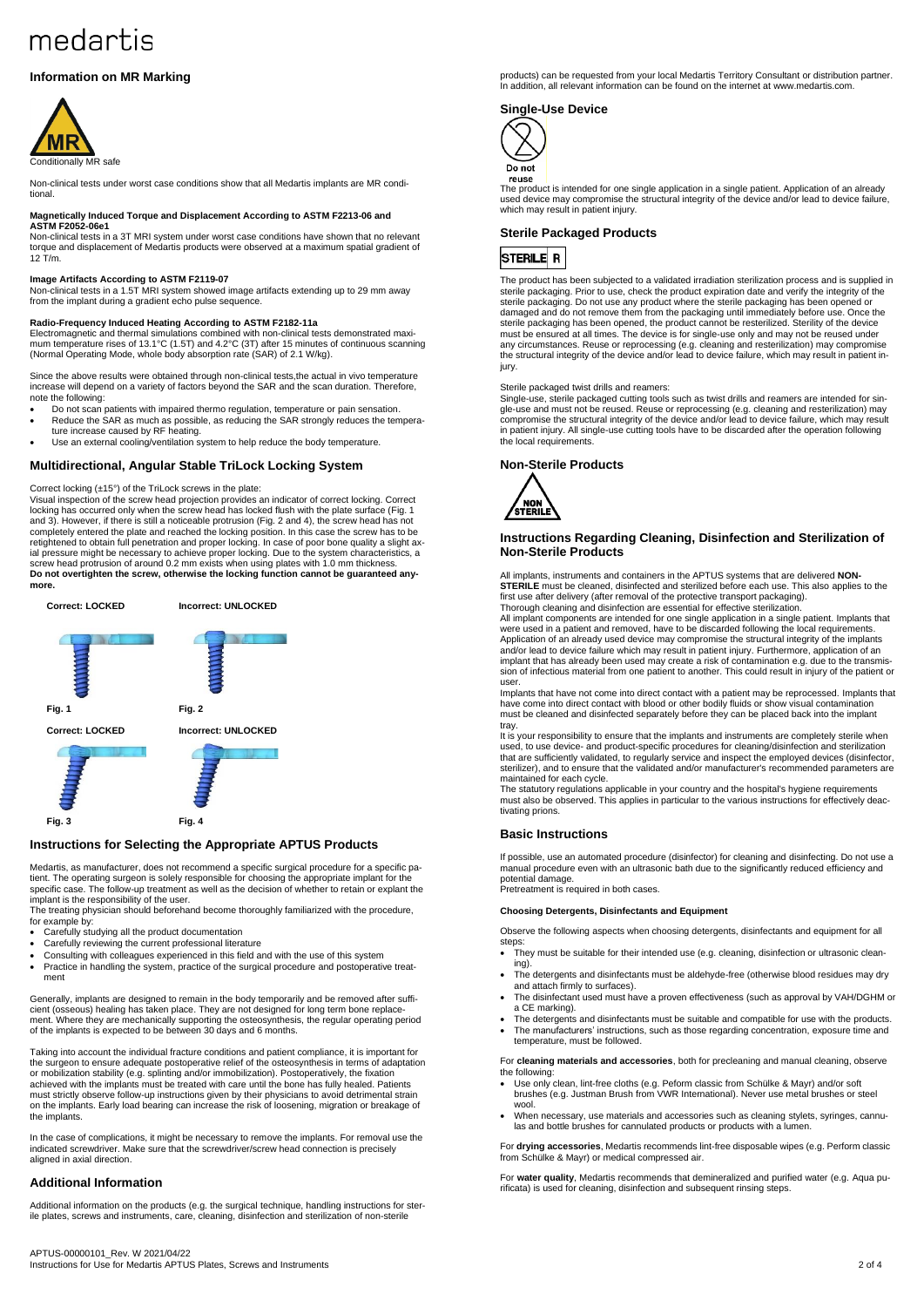Medartis instrument trays (steel or plastic) and implant trays made from aluminum or plastic are intended for the sterilization, transportation and storage of products. They are not intended for cleaning and disinfection when loaded. The products must be removed from the trays and then cleaned and disinfected separately.

Implant trays made of steel can undergo automated cleaning and disinfection when loaded. For manual cleaning, the implants must be removed from the system and then cleaned and disinfected separately.

Remove major contaminants in the operating room before segregating dirty instruments. Preferably use dry preparation for the transportation to the cleaning/sterilization department. If a wet preparation method is used, place the instruments in a prepared solution directly after usage.<br>The instruments must be disassembled and opened as much as possible. All products (inclu-<br>ding grooves, holes, lumens, etc.) mu to the materials, do not leave them in the solution for longer than directed.

**Pretreatment Prior to Cleaning, Disinfection and Sterilization**

# **Pretreatment Process**

- Disassemble and open the instruments as far as possible. When doing so, follow the assembly and disassembly instructions, which can be found at www.medartis.com. • Empty the instrument trays completely and remove the lid if necessary.
- 
- Empty the aluminum or plastic implant trays completely and remove the lid if necessary. For steel implant trays, the implants can be left in the tray but the lid must be removed during the rinsing process and rinsed separately.
- Clean products and individual parts under running water using soft brushes (shift move-able parts back and forth, use cleaning wire, syringes and cannulas for cannulated pro-
- ducts; for larger lumina, use a bottle brush if necessary). • Visually inspect the products and repeat pretreatment as required until visible contamination is no longer evident.

*The disassembled instruments and trays should remain dismantled for the following cleaning and disinfection process.*

### **Manual Cleaning and Disinfection**

For manual cleaning and disinfection, the trays have to be empty. Instruments and trays must be opened and disassembled as far as possible. Implants must be removed from the system and must be cleaned and disinfected separately.

# **Manual Cleaning Process**

- Place the (disassembled) products in the cleaning bath with enzymatic cleaning solution for 5 minutes (e.g. CIDEZYME® Enzymatic Detergent Solution, 1.6 % v/v). The products must be adequately covered and the individual components should not be in a position to damage each other. Follow the enzymatic cleaner manufacturer's instructions for use for correct exposure time, temperature and concentration.
- Clean with a soft plastic brush (e.g. Justman Brush from VWR International).
- Shift moveable parts back and forth several times.
- Clean large lumina with a bottle brush.
- Cannulated products (with cavities whose diameter is less than or equal to 1/6 of the device's length), e.g. cannulated drills, must be cleaned by inserting the dedicated cleaning
- stylet and rinsed using a suitable cannula and disposable syringe (rinsing volume: 30 ml). Clean the products in the ultrasonic bath for 15 minutes using a suitable detergent (e.g. CIDEZYME® Enzymatic Detergent Solution, 1.6 % v/v). Follow the enzymatic detergent manufacturer's instructions for use for correct exposure time, temperature and concentration.
- Rinse with cold (T < 40°C) or warm (T > 40°C) water for at least one minute (lumina and cannulated products must also be rinsed inside using syringes and suitable cannulas); hand-held water jets can also be used.
- Visually inspect the products and repeat the cleaning process as required until visible contamination is no longer evident.
- Inspect the products (see the section «Inspection»).

# **Manual Disinfection Process**

- Place the (disassembled), cleaned and inspected products in the disinfection bath for 15<br>minutes (e.g. CIDEX® OPA Solution). The products must be adequately covered and the<br>individual components should not be in a posit zymatic disinfection solution manufacturer's instructions for use for correct exposure time, temperature and concentration.
- Shift moveable parts back and forth several times.
- Large lumina must also be filled on the inside.
- Cannulated products (with cavities whose diameter is less than or equal to 1/6 of the de-vice's length), e.g. cannulated drills, must be filled with disinfectant and rinsed using a sy-
- ringe and suitable cannula (rinsing volume: 30 ml). Rinse with cold (T < 40°C) or warm (T > 40°C) water for at least one minute (lumina and cannulated products must also be rinsed inside using syringes and suitable cannulas); hand-held water jets can also be used.
- Visually inspect the products and repeat the cleaning and disinfection process as re-
- quired until visible contamination is no longer evident. The products must be completely dried directly afterwards (it is recommendable to dry them using medical compressed air).
- Inspect the products (see the section «Inspection») and service them (see the section «Product Care»).
- Pack the products preferably immediately or if necessary after giving them additional time to dry.

### **Automated Cleaning and Disinfection**

For automated cleaning and disinfection instruments have to be removed from the trays. Instruments have to be opened and disassembled!

Implant trays made of aluminum or plastic are not intended for cleaning and disinfection when loaded. Implants must be removed from the trays and must be cleaned/disinfected separately.

Implant trays made of steel can undergo automated cleaning and disinfection when loaded. Make sure the implant trays have been properly sealed with their lid prior to automated cleaning/disinfection.

The above recommendations must also be followed when choosing detergents and disinfectants for this process.

For automated cleaning, ensure that the products have been rinsed thoroughly and that there is no remaining foam.

When selecting the disinfector, make sure:

• That the cleaning process includes the following phases in accordance with EN ISO 15883:

| Phase                                             | <b>Temperature</b>                                   | <b>Duration</b>                 | <b>Action</b>                                                                    |  |
|---------------------------------------------------|------------------------------------------------------|---------------------------------|----------------------------------------------------------------------------------|--|
| Cleaning                                          | 55°C ( $\pm$ 2°C)<br>$(131°F; ± 3.6°F)^*$            | 10 min. $*$                     | Adding detergent*                                                                |  |
| Neutraliza-<br>tion                               | Cold<br>$(T < 40^{\circ}C/104^{\circ}F)$             | $2$ min.                        | Neutralize with cold water                                                       |  |
| Rinsing                                           | Cold<br>$(T < 40^{\circ}C/104^{\circ}F)$             | 1 min.<br>Rinse with cold water |                                                                                  |  |
| Thermal dis-<br>infection<br>(Ao value ><br>3'000 | ≥ 90°C (194°F)                                       | $5$ min.                        | With demineralized and puri-<br>fied water: do not add addi-<br>tional detergent |  |
| Dry                                               | Device-specific<br>$(T < 141^{\circ}C/286^{\circ}F)$ | Device-specific                 | Drying process                                                                   |  |

\* The information provided refers to the use of «Neodisher MediClean forte» by Dr. Weigert; the validation was performed with a concentration of 0.2 % at 50°C; if a different detergent is used, exposure times, concentrations and temperatures may vary; the relevant manufacturer's instructions must be observed.

When loading the disinfector, use the loading layouts provided by the manufacturer; also follow the detailed information provided in «Instructions for Cleaning, Disinfection and Sterilization» at www.medartis.com.

### **Inspection (Implants and Instruments)**

Before assigning the implants to the implant containers/trays, check them after cleaning and dis-infection for damage and contaminants, and remove damaged and contaminated implants.

After the instruments are cleaned and disinfected, check them all for damage (e.g. corrosion, damage to surfaces, chipping, etc.), contaminants and function. Remove damaged instruments. In addition, instruments with lumina (e.g. cannulated drills) have to be checked for free passage without obstructions, cutting instruments must be checked for sharpness and rotating instruments must be checked for bending. Instruments that are still soiled must be cleaned and disinfected again.

You can find further details at www.medartis.com in «Instructions for Cleaning, Disinfection and Sterilization».

### **Product Care**

Carefully apply maintenance products (paraffin-based/white oil-based, biocompatible, steam-sterilizable and steam-permeable) to the articulations, closures or threads and sliding surfaces. Do not use maintenance products containing silicone.

### *The disassembled instruments and trays should be reassembled for the following sterilization process.*

# **Sterilization**

Medartis recommends sterilizing the products in the specially designed APTUS sterilization containers, implant containers and instrument trays .

If the total weight of the loaded module is over 10 kg, the module must not be sterilized in a sterilization container; rather, wrap it in sterilization paper and sterilize it according to state of the art techniques and using approved methods.

### **Steam Sterilization**

All **NON-STERILE** products can be sterilized in an autoclave (EN 13060 and EN 285). For both initial and subsequent sterilization, the following parameters were validated by Medartis in ac-cordance with the requirements of the current sterilization standards, EN ISO 17665 and ANSI/AAMI ST79:

| Procedure     | <b>Fractionated and Dynamic</b><br><b>Prevacuum Process</b> | <b>Flow and Gravitation Pro-</b><br>cesses |
|---------------|-------------------------------------------------------------|--------------------------------------------|
| Exposure time | $\geq 4$ min.                                               | $\geq$ 15 min.                             |
| Temperature   | 132°C/134°C                                                 | 132°C/134°C                                |
| Drying time   | $> 20 - 30$ min.                                            | $> 20 - 30$ min.                           |

Medartis recommends that sterilization is performed in accordance with the above validated processes. If the user utilizes other processes (e.g. flash sterilization), these must be validated by the user.

The ultimate responsibility for validation of sterilization techniques and equipment lies with the user.

Outside the USA: the sterilization time can be extended to 18 minutes to meet the recommen-dations of the WHO and the Robert Koch Institut (RKI). Medartis products are designed for these sterilization cycles.

Do not use hot-air sterilization, radiation sterilization, formaldehyde sterilization, ethylene oxide sterilization or substitute procedures for sterilizing thermolabile products such as plasma or peroxide sterilization for Medartis products.

sterilization, the products must be stored in a dry and dust-free environment.

# **Reusability (Implants and Instruments)**

All implant components are intended for one single application in a single patient. Implants that were used in a patient and removed, have to be discarded following the local requirements. Application of an already used device may compromise the structural integrity of the implants and/or lead to device failure which may result in patient injury. Furthermore, application of an implant that has already been used may create a risk of contamination e.g. due to the transmission of infectious material from one patient to another. This could result in injury of the patient or user.

Implants that have not come into direct contact with a patient may be reprocessed. Implants that have come into direct contact with blood or other bodily fluids or show visual contamination must be cleaned and disinfected separately before they can be placed back into the implant tray. The instruments can be reused if corresponding precautions are observed and if they are undamaged and uncontaminated. No liability is assumed by the manufacturer in case of non-observance.

Medartis recommends: if products come in contact with pathogens that are difficult to identify such as variations of Creutzfeldt-Jakob's disease (confirmed or suspected pathogen), they must be discarded.

### **Manufacturer**

Medartis AG Hochbergerstrasse 60E 4057 Basel/Switzerland